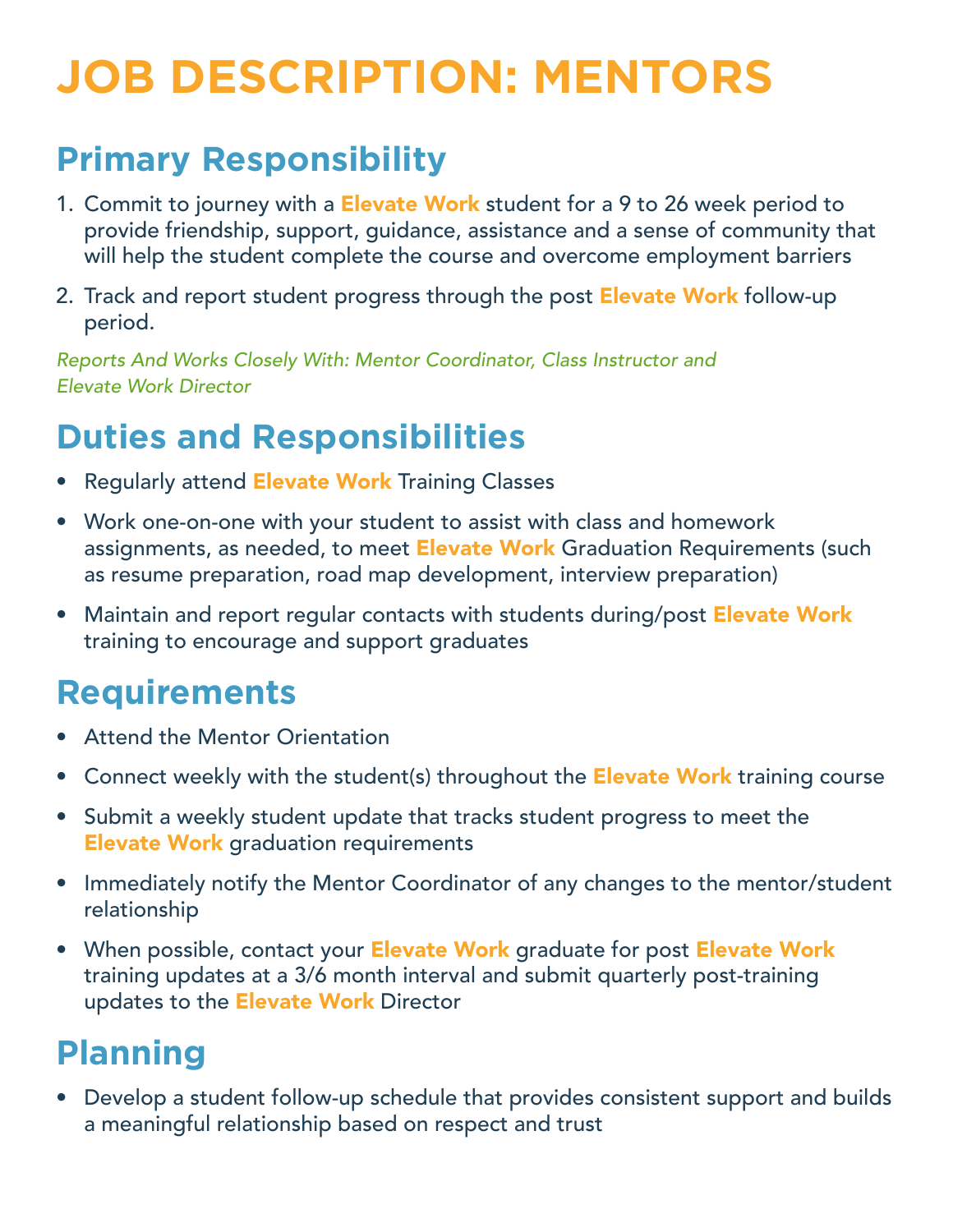# **Commitment Required**

• Estimated time per week: 5 to 6 hours

# **Skills/Temperament**

- • Good Listener
- Demonstrates Perseverance
- • Dedicated
- • Patient, Well Balanced
- • Tolerant
- • Flexible With Boundaries
- **Good Discernment**
- • Dependable
- • Personable
- Trustworthy
- • Compassionate
- Models Integrity
- Sensitive To Problems/Needs Of The Poor
- **•** Emotionally And Spiritually Mature

# **WHAT IS THE ROLE OF A MENTOR?**

### 1. MOST IMPORTANT

Your primary responsibility is to provide support, encouragement and guidance for your student on a regular basis. We also encourage truth with grace: honesty is required, but we like it delivered with a healthy dose of love and mercy, that does not have to be earned by the recipient.

As a mentor you will be the main person to demonstrate tough love when needed. It is vitally important that our students understand God's love for them, their own tremendous worth in His eyes and our commitment to them. Mentors usually have the most opportunities to communicate this truth.

## 2. GET AQUAINTED

Build your mentor-student relationship on what you have in common. Find hobbies, sports and other points of connection. Spend some time just getting to know them informally by arriving prior to class for fellowship and personal conversations.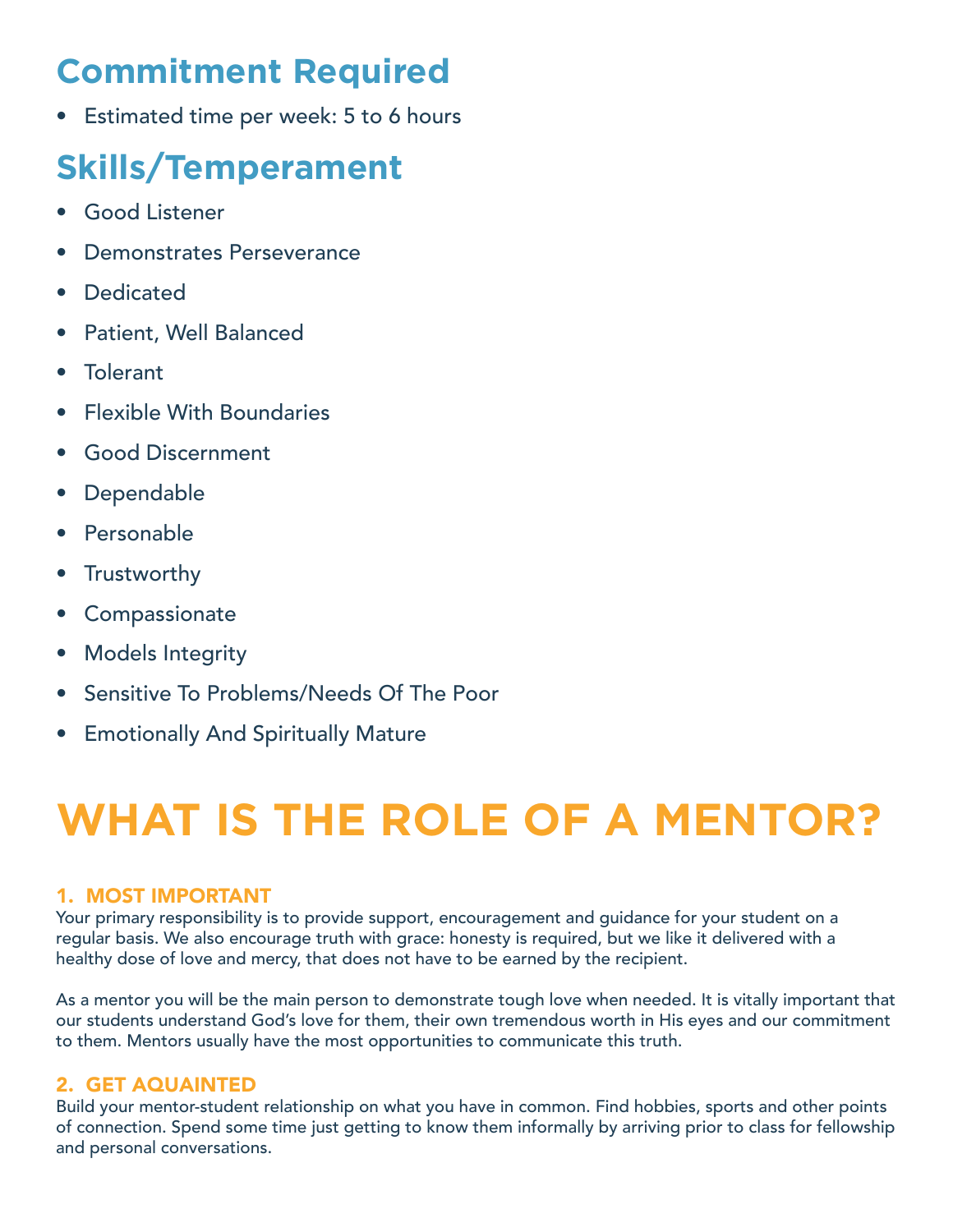#### 3. TIME COMMITMENT

Mentors meet regularly with their students, at least twice per week for classes and more often if needed either at home, work or by phone. Consistent quality connection helps build a bond of trust so your student can feel comfortable sharing his or her struggles. It's common for a mentor to help their student identify their goals, dreams and priorities as well as the roadblocks they face. Together you and your student will find ways for you to help them be more successful.

#### 4. ATTENDANCE

Elevate Work experience shows that when mentors attend classes, their students get more out of the instruction and are far more likely to graduate. It's important for mentors to commit to attending classes regularly. If you have to miss a scheduled class, please notify the Director or Mentor Coordinator in advance, so they can recruit a mentor to fill in for you.

#### 5. EVALUATION

Mentors determine if his or her student is comprehending and applying the materials taught in the course. You'll monitor his or her progress throughout the coursework. They need to attend each class or a makeup session and complete all assignments. You will help ensure that he/she is learning the material and improving their workplace skills throughout the curriculum.

Mentors work with the Elevate Work Director, Class Instructor and Mentor Coordinators to prepare a final, written evaluation of the student at the end of the training. You will determine if the student has satisfactorily completed all the course requirements and developed a basic understand of the materials.

#### 6. SET A GREAT EXAMPLE

People learn best when surrounded by examples of great behavior. As a mentor, you will be their best model of what is expected in class and in the workplace. Just like good managers, a good mentor asks, "how can I help you?" rather than "what should I teach you?"

Great mentors are great listeners when students confront various obstacles to success and need help developing their options and making the best decision.

#### 7. ACCOUNTABLITY

Empathy is important, but ultimately students need to take responsibility for their life choices. We encourage mentors to be kind and caring, but not to allow their student to skip class, miss assignments, be irresponsible or make excuses. Making and fulfilling commitments is a necessary skill for this class, on the job and in life. (See item #1 above regarding tough love.)

#### 8. APPROPRIATE SUPPORT

Not all Elevate Work students are without family support, an education or job skills. Be sensitive to their unique journey, but unfortunate or painful events of the past are not an excuse for bad behavior today and should not shape their future. Do NOT give or loan your student money, but rather direct them to appropriate resources or services, such as Elevate Connections, if the need is severe. Confidentially discuss the situation with the Mentor Coordinator as needed.

#### 9. AFTER GRADUATION

Mentors are strongly encouraged to continue to meet with the student after graduation to help ensure that he/she finds employment and is firmly established in the workplace. The support of a mentor is crucial at this point, and often is the difference between success or failure for the student. You are also asked to provide the Elevate Work Director with updates on your graduate.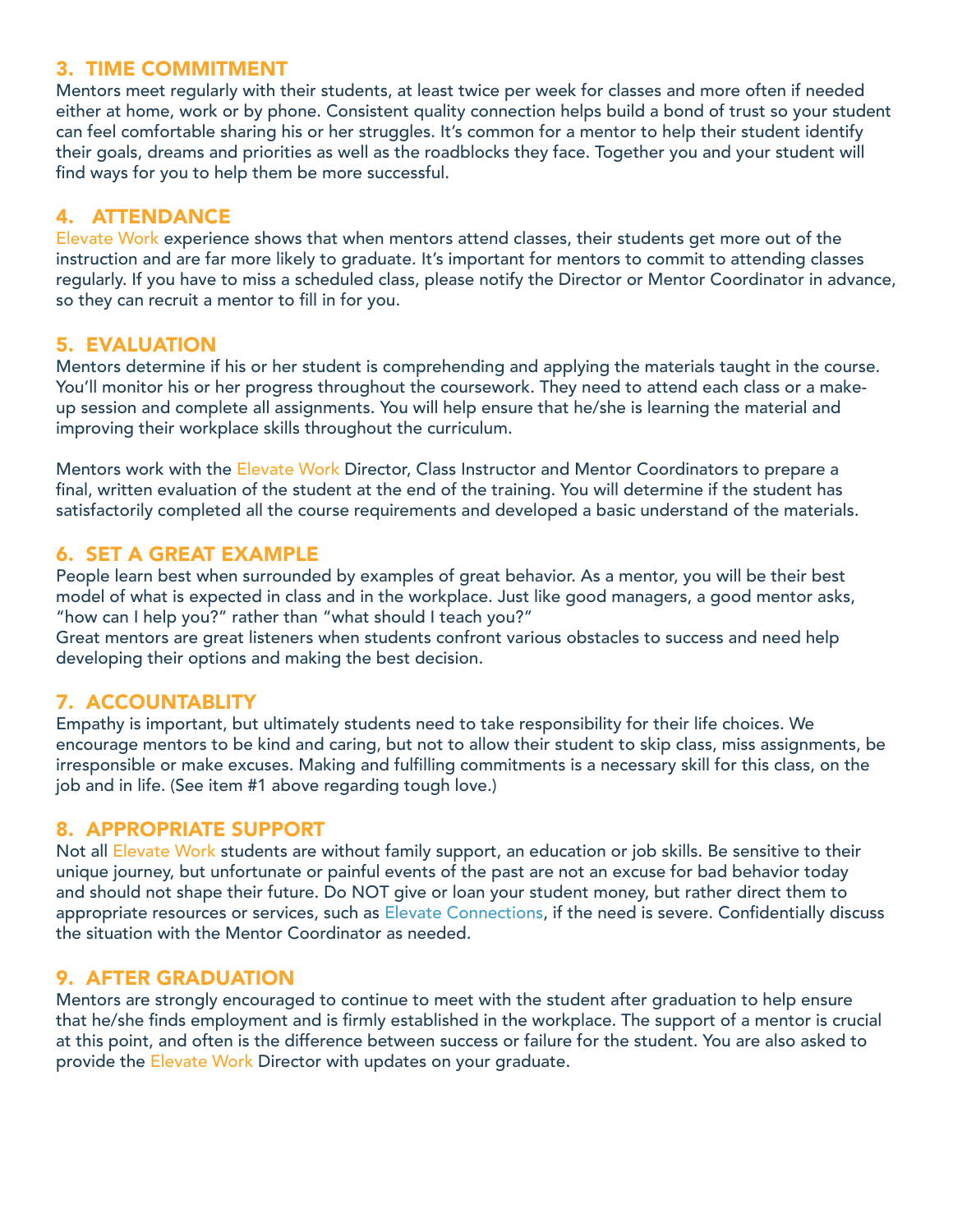# **COMMON MENTOR QUESTIONS**

### 1. Is there a preset program the mentor needs to teach the student?

None exist. Learning is based on the student's agenda, priorities, questions, and needs.

## 2. Do mentors need to be perfect?

Students do not expect mentors to be perfect. However, a student will gain the most from the individual who:

- Respects them as a person of value
- Is able to meet them where they are
- Is willing to believe in them and help them believe in themselves
- Challenges them to stretch their imagination and way of thinking
- Holds them accountable with grace
- Consistently walks their talk
- Is committed and dependable
- Is willing to admit mistakes
- Is affirming and forgiving

**Faith Mentoring** is a lifelong relationship between two people, in which one person helps another person reach higher God-given potential.

## 3. Should mentors have all the answers?

No, their role is to try to point the student to the answer – the mentor serves as a resource finder to which the student is connected.

## 4. How old does a mentor need to be?

Age should not be a factor in whether someone will be an effective mentor. Levels of experience, wisdom, and respect should be the factors that determine the effectiveness of a mentor.

# **THE PROBLEM SOLVING PROCESS**

Assist students in becoming effective problem-solvers. This is one of the most important roles of a mentor. This is a learned skill, not one that necessarily comes naturally. Work through each of the following steps with your student to identify